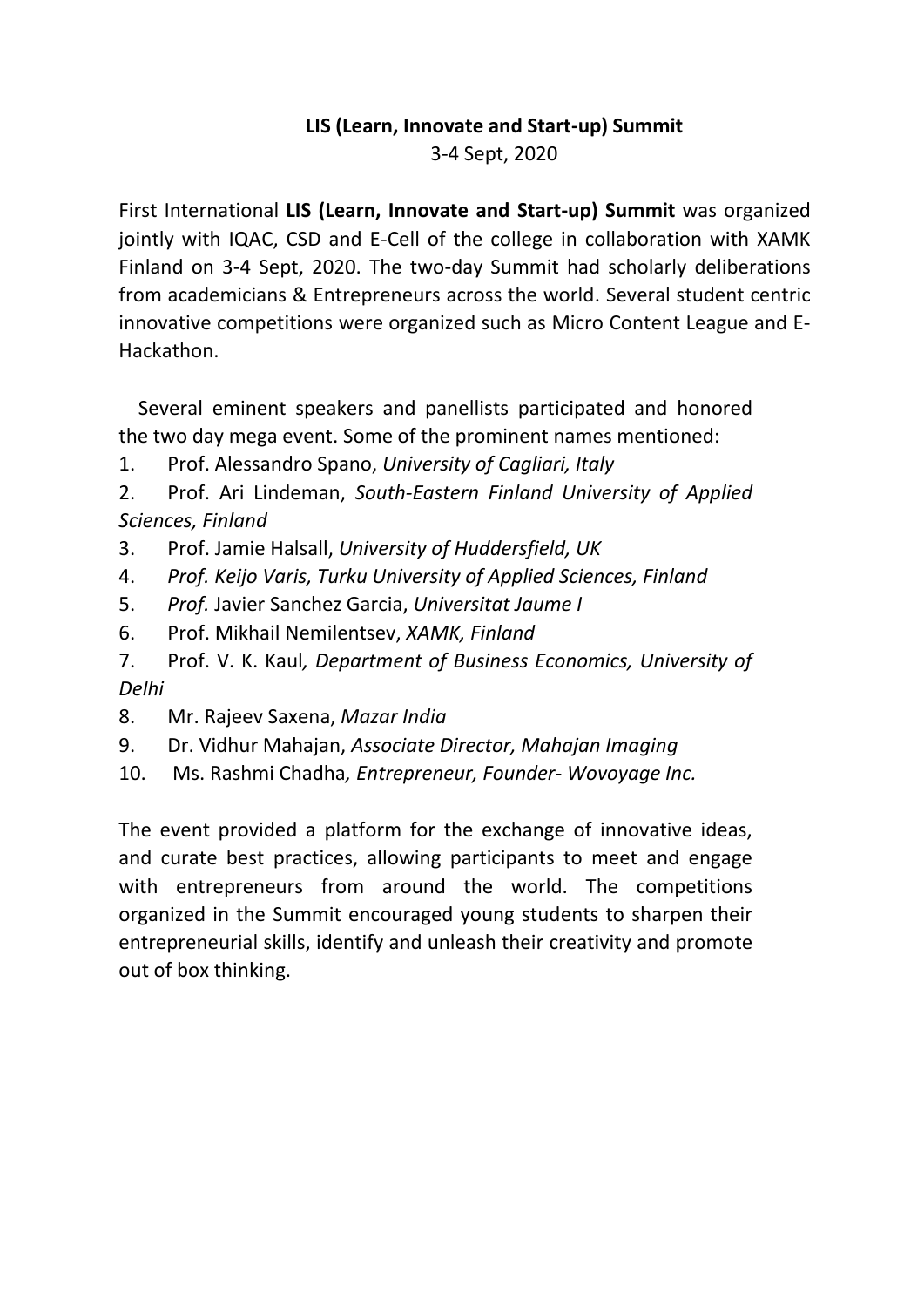

For queries contact-vatherth syngonogy, Nishtha 820364817 or E-mail: dissummit20(ashyamlal.du.ac.in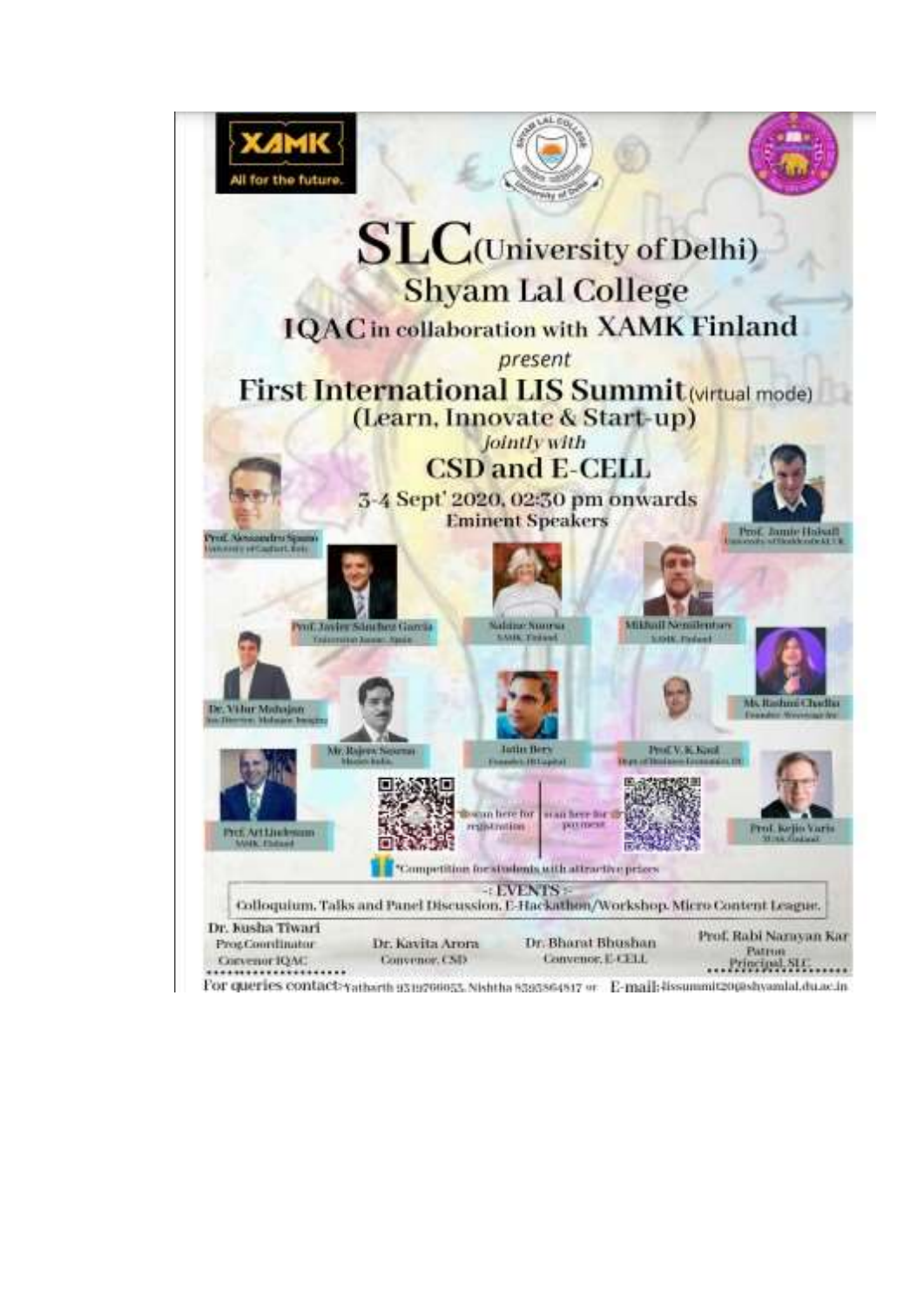